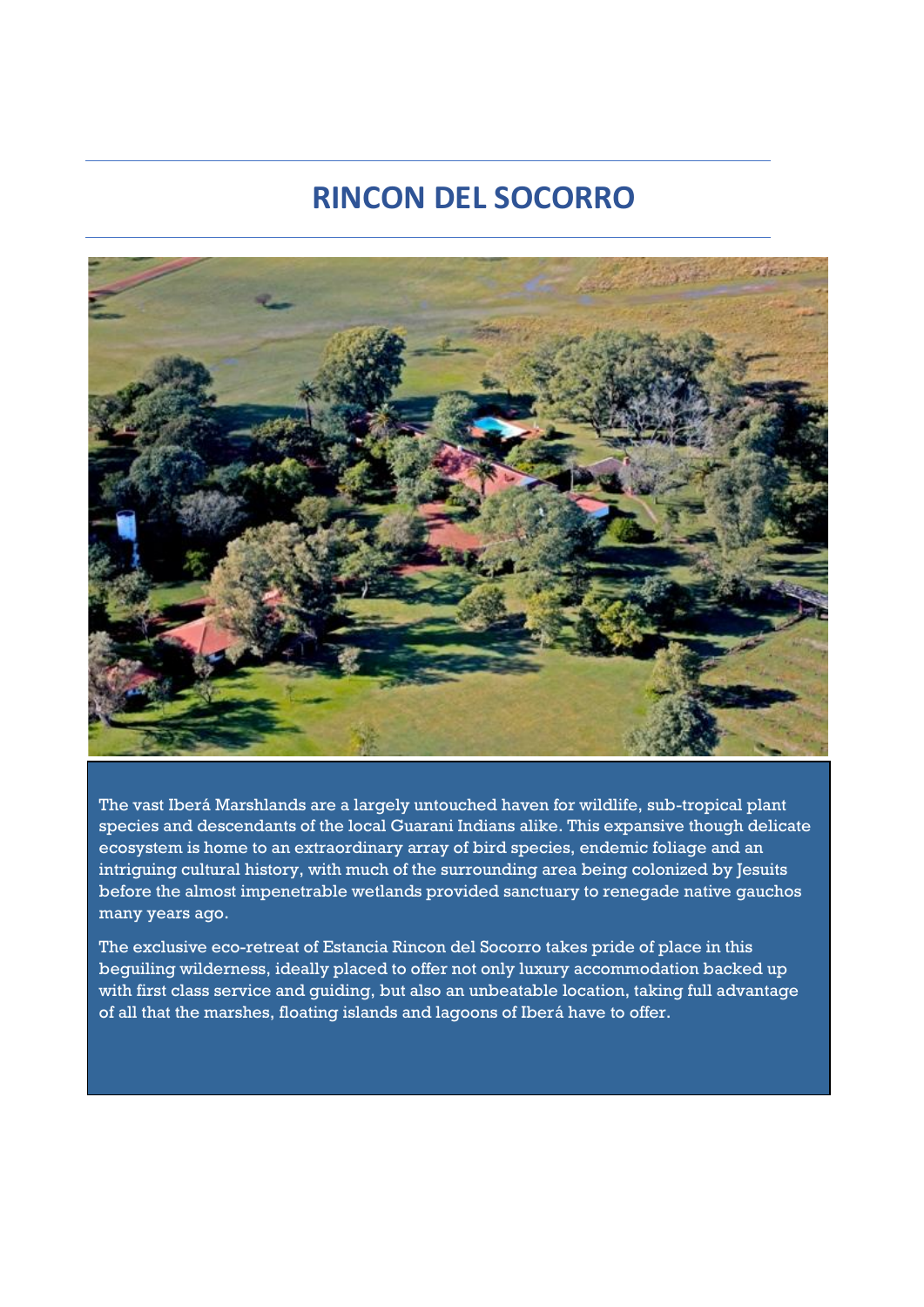#### THE PLACE

13,000 sq km of immaculate and varied landscape make up the Iberá Marshlands and are a treasure trove of natural wonder just waiting to be explored.

Over 300 bird species, 85 mammals and 35 reptile varieties, endless native flora and a mix of delicate individual ecosystems make for one of the most biodiverse regions in the Americas; a wildlife lover's dream and natural refuge for all who inhabit these pristine lands.

Exclusive, refined, elegant and respectful of its environment, the once central cattle ranch of Estancia Rincon del Socorro has it all.









#### THE ROOMS.

Combining a commitment to reintroducing endangered species with providing top-class accommodation in the remote wilderness of the marshlands, this estancia triumphs in its execution and ethics alike.

The original 19<sup>th</sup> century house, complete with decked terracing, exposed beams and classy dark wood furnishing throughout, has been fully restored and redeveloped to encapsulate all of its former glory and more.

With just six rooms and three cabins, Estancia Rincon del Socorro is certainly exclusive, meaning and even more intimate experience for anyone lucky enough to stay here, whether relaxing among the welcoming grounds or enjoying an exciting excursion with one of the property's expert guides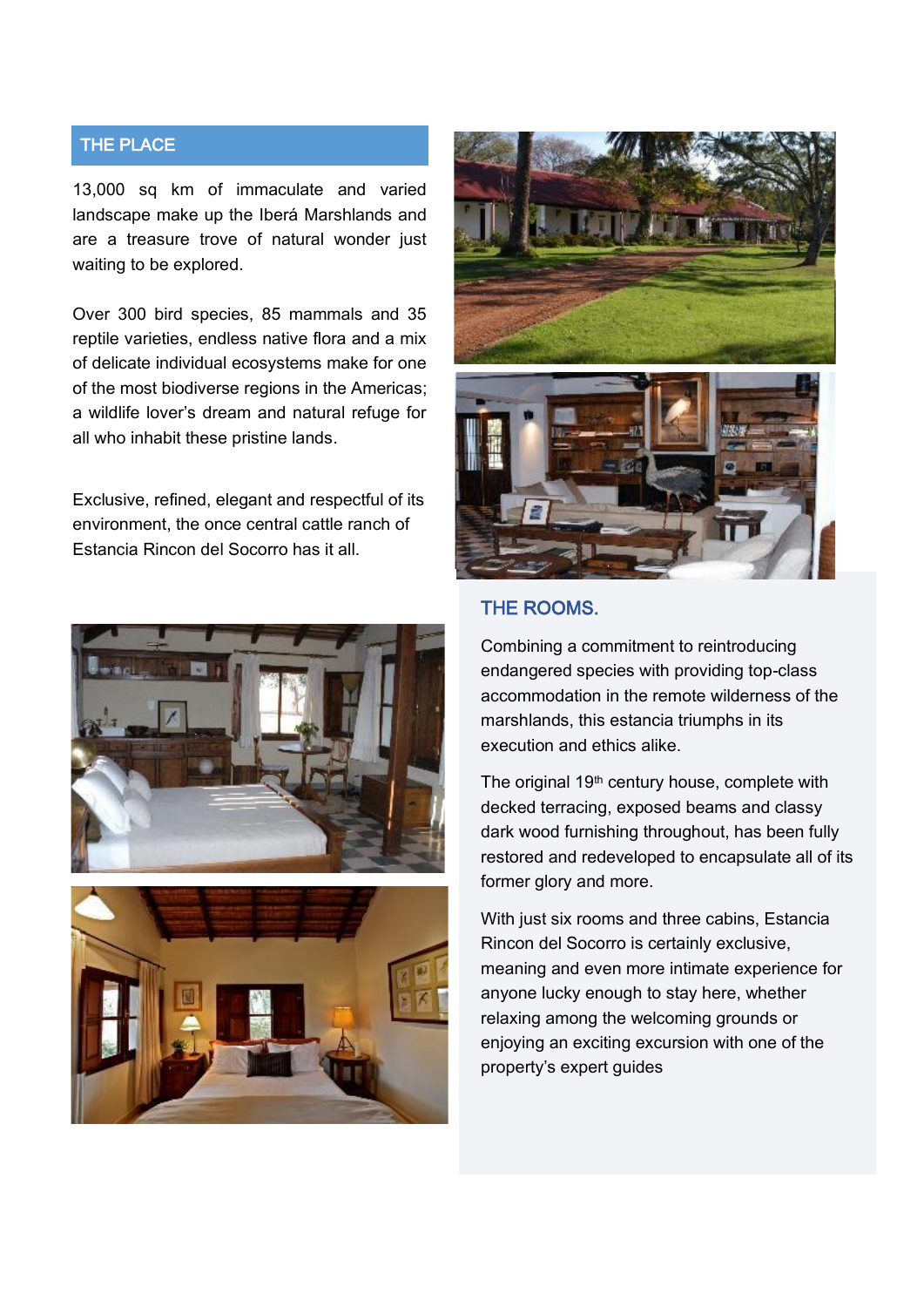#### AVAILABLE ACTIVITIES

- **Horse riding:** Unsurprisingly, horse riding is integral to life on the estancia. With a long history of training and maintaining these majestic animals, you are in safe hands to see more of the vast wetlands while here. Saddle up for an off the beaten path adventure, no matter what your level of riding ability.
- Boat trips from the estancia: To really understand the ecology of the marshlands, a boat trip across the lakes, lagoons and waterways of this sublime expanse is simply a must. With a combination of both daylight and night time tours in either motorized skiffs or hand-paddle canoes, searching for all manner of native wildlife including Caiman, Turtles, Marsh Eagles and Storks, to name a few, there is no better place to get to grips with both the biodiversity and unique ecology of the wetland region.
- Hiking and biking: With mountain bikes available for rent and a myriad of fascinating trails to be discovered in almost every direction surrounding the estancia, there is a nature walk, daylong hike or exciting bike ride for those of all ages and levels of physical fitness. Early morning birding or night time treks in the company of one of Estancia Rincon del Socorro's expert guides makes for a fittingly informed addition to any private or personal outings you wish to do on your own terms.

#### NOTES:

#### LOCATION & TRANSFERS.

The estancia is located in the heart of the Iberá area, Corrientes.

There are several entry points, either a 1.5-hour road transfer from the nearby towns of Mercedes and Posadas, or a longer drive from Corrientes. Depending on the weather and road conditions, as well as your exact flight and entry point, your route may vary.

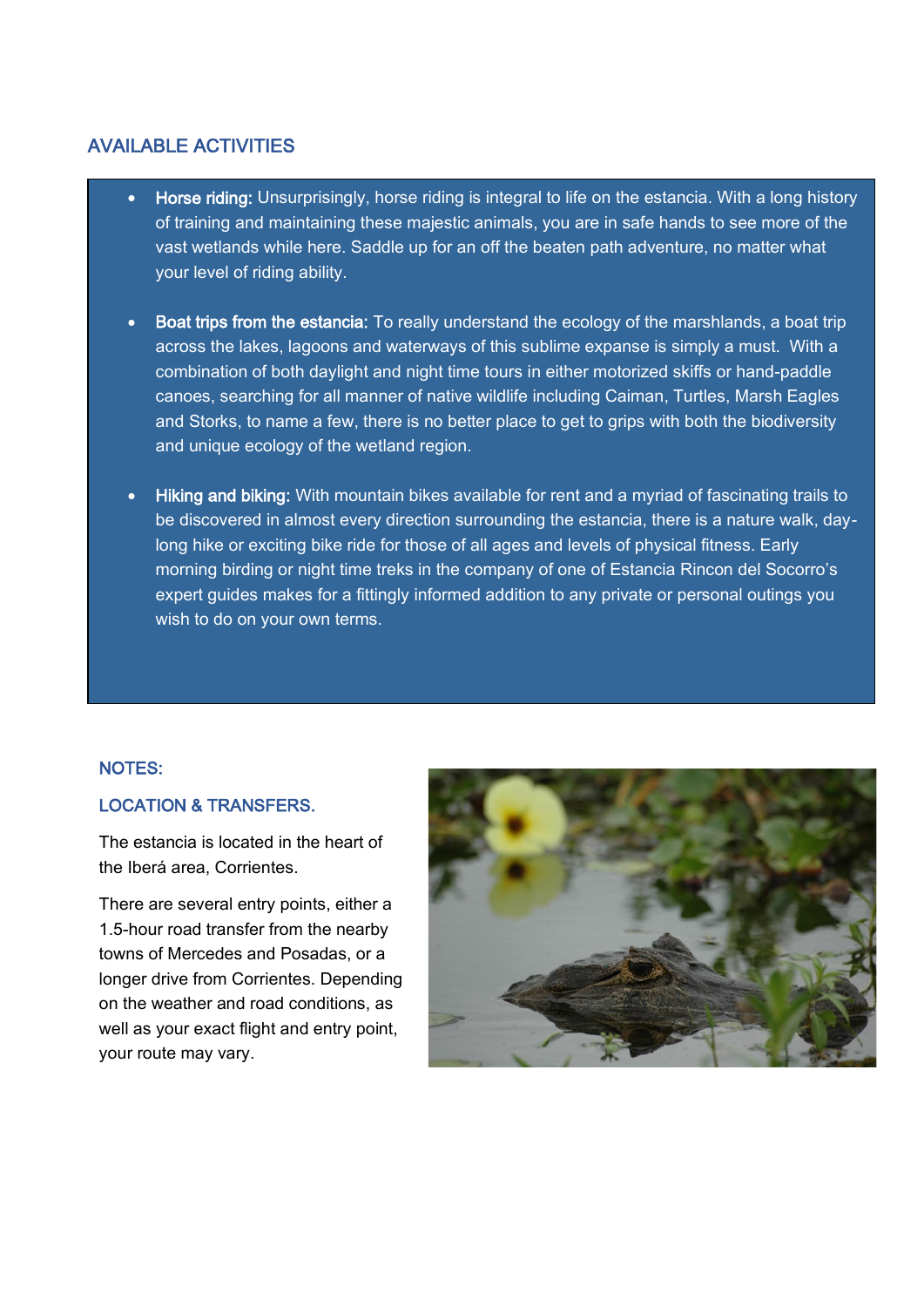

# **MISCELLANOUS**

#### **Communication**

Wifi and landline telephone available at an extra cost. Due to the remote location of the estancia cell phone signal is unlikely.

#### **Electricity**

24-hour power.

#### Credit Cards

Credit cards are not accepted, all extras must be paid for in cash.

#### Children's Policy

Children under the age of 3 years old can stay at the estancia free of charge. Children aged  $3 - 6$ years old will pay 25% of the adult rate if staying in the same room as a parent and children aged 6 – 10 years old will pay 50% of the adult rate if staying in the same room as a parent.

#### **Diets**

The meals are based on fresh, local produce where possible. Special diets are to be informed in advance.